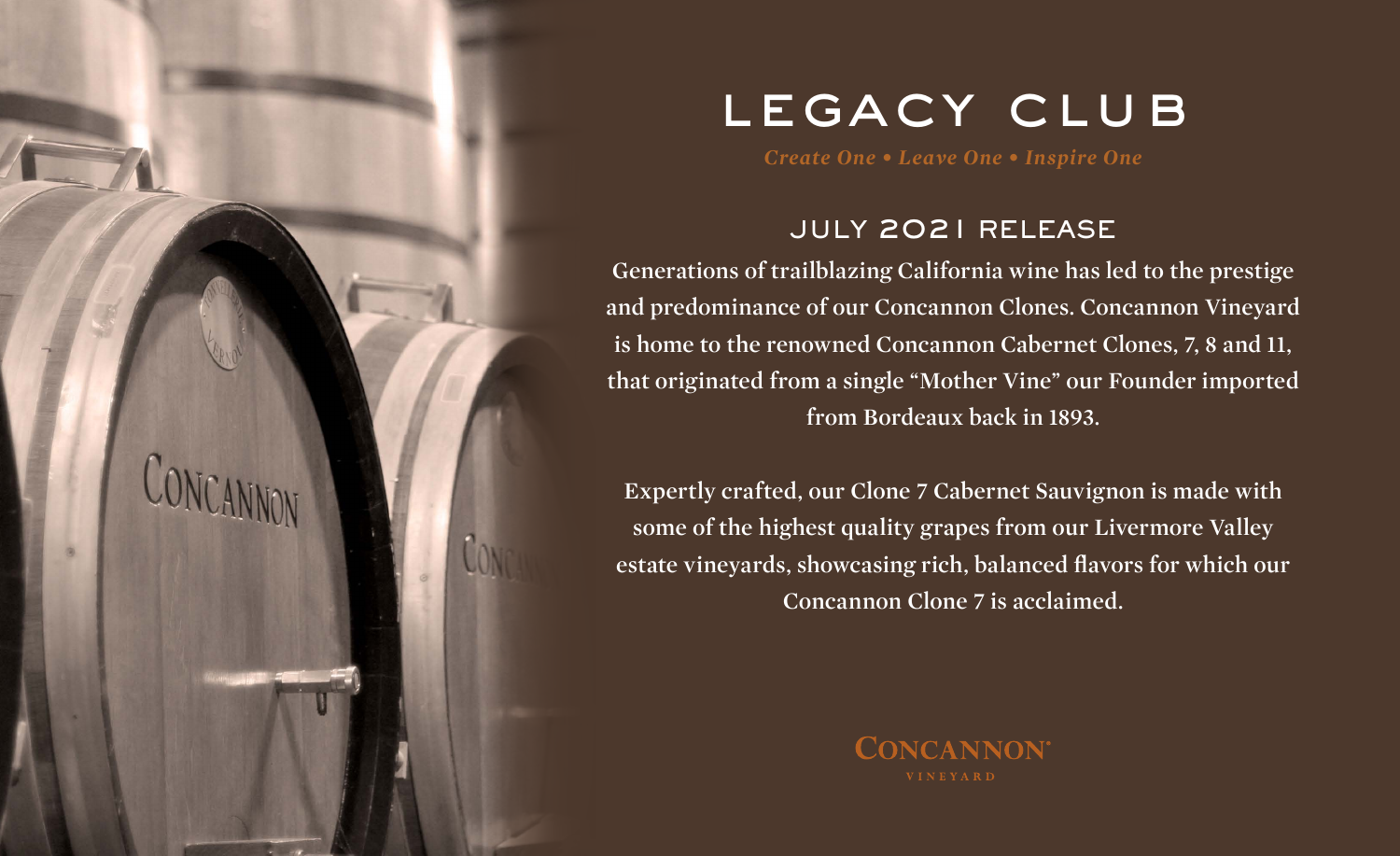# WINEMAKER TASTING VIDEO

**Listen to what our Winemaker, James Foster, says about the 2018 Clone 7 Cabernet Sauvignon!**

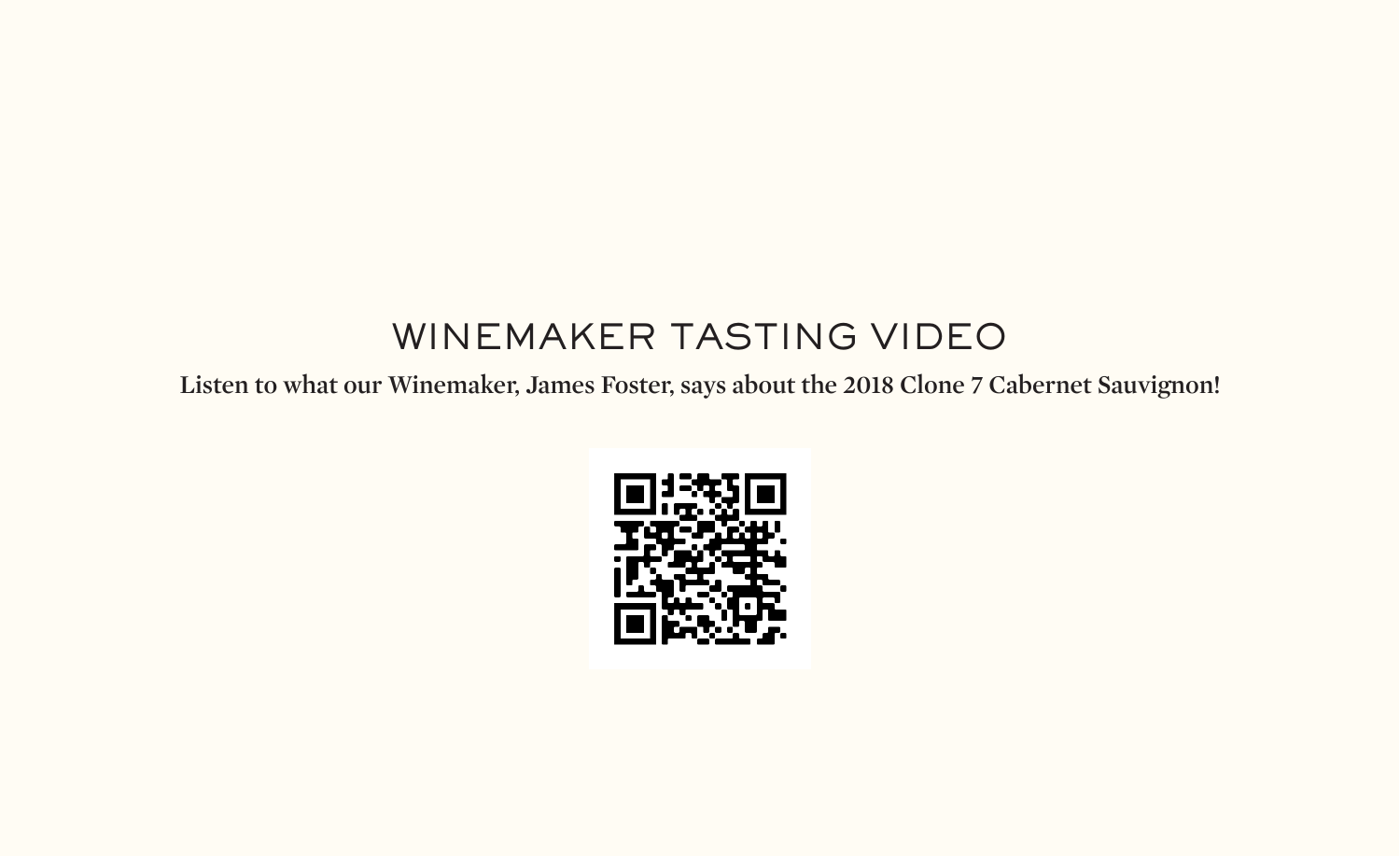### JULY 2021 RELEASE



## 2018 CLONE 7 CABERNET SAUVIGNON

#### VINEYARD LOCATION:

Our 15-acre Estate Block 7 is planted to Clone 7 containing 18,500 vines and located adjacent to our Tasting Room parking lot.

VARIETAL COMPOSITION: 100% Cabernet Sauvignon

APPELLATION: Livermore Valley

CASES PRODUCED: 161 ALCOHOL: 14.5%

TITRATABLE ACIDITY: 0.62g/100mL pH: 3.66

AGING: Aged in 100% new French oak for 18 months

#### WINEMAKER NOTES:

This exquisite Cabernet showcases the deep, rich, balanced flavors for which our Concannon Clone 7 is acclaimed. On the nose, pick up aromas of cherry with subtle hints of cigar box and cedar. Flavors of blackberry and plum can be found on the palate intermingled with leather nuances. This wine is rich with big, chewy tannins and a caramel mocha finish. Enjoy now with decanting or ageable over the next 15-20 years.

### PAIRING SUGGESTIONS:

Grilled New York steak with caramelized onions or try grilled Portabella and porcini mushrooms over pasta with lots of garlic and parmesan cheese